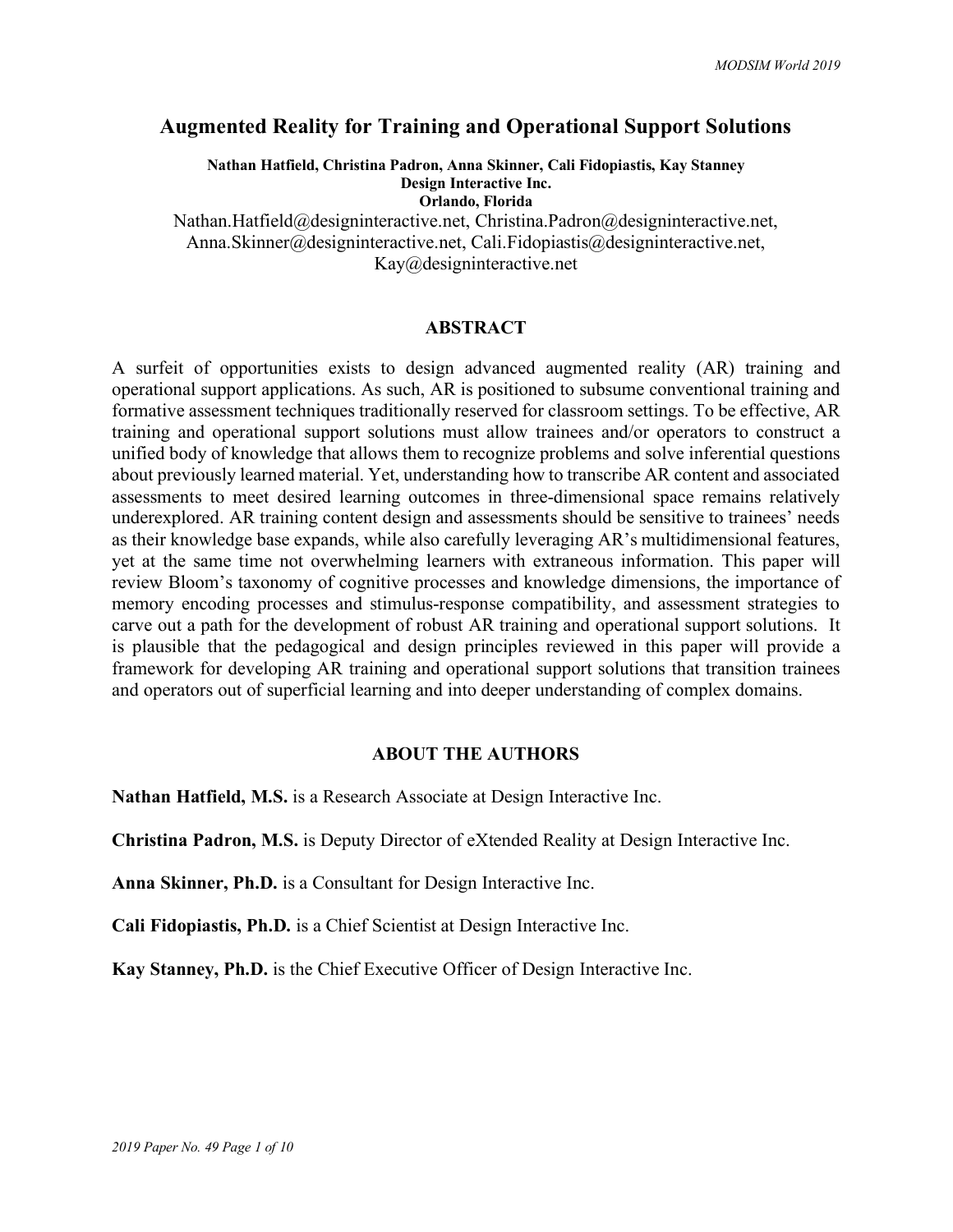# **Augmented Reality for Training and Operational Support Solutions**

**Nathan Hatfield, Christina Padron, Anna Skinner, Cali Fidopiastis, Kay Stanney Design Interactive Inc. Orlando, Florida**

Nathan.Hatfield@designinteractive.net, Christina.Padron@designinteractive.net, Anna.Skinner@designinteractive.net, Cali.Fidopiastis@designinteractive.net, Kay@designinteractive.net

## **INTRODUCTION**

*ET3 Smith has been tasked with learning how to perform a repair job on the Gerald R. Ford (CVN 78) aircraft carrier. He dons his augmented reality (AR) headset, which provides him with a familiarization module on the part that he will be repairing. The module starts with general information about the part, observation of a video-based repair of the part by an expert, and then provides an opportunity to locate problem components within the part and learn how they can breakdown. After the familiarization module is complete, ET3 Smith is required to complete an assessment, which involves a recognitionbased assessment of steps or critical cues. As ET3 Smith answers each question, he is provided immediate feedback to reinforce his understanding of previously learned information. ET3 Smith then advances to the next level of training and learns about common procedures that are performed when repairing a faulty part via worked examples. After watching the training module, ET3 Smith is assessed on his ability to remember procedural steps, the consequences of incorrect steps, and potential alternative approaches to completing the procedure. As ET3 Smith masters descriptive knowledge about parts, concepts, procedures, and knowledge structures, his training will adapt and begin to furnish him with opportunities to apply, analyze, and evaluate problemcomponents in interactive training sessions.* 

One can envision many such scenarios in which AR technology can be used to support training and operations. Augmented reality enhances the natural world with interactive virtual content and thus has many practical applications for classroom (Fleck, Hachet, & Bastien, 2015; Hsu, 2017; Ibáñez & Delgado-Kloos, 2018; Vilkoniene, 2009; Wojciechowski, R., & Cellary, 2013; Yip, Wong, Yick, Chan, & Wong, 2019) and industry-based training and operational support (Gavish et al., 2015; Hamza-Lup, Rolland, & Hughes, 2018; Leblanc et al., 2010; Vincenzi et al., 2003; Webel et al., 2013). Within augmented environments users are able to register spatial information through different sensory modalities, introducing new possibilities for conveying and assessing knowledge beyond conventional methods. AR is thought to be particularly well-suited to supporting learning of contextually rich tasks, as training programs are most effective when the original learning context is representative of the desired performance context (e.g., Tulving & Thompson 1973; Smith & Vela, 2001), known also as context-dependent memory (e.g., Godden & Baddeley, 1995). Yet, though immersive technology can create representative contexts to facilitate users' acquisition and transfer of knowledge (e.g., Najjar, 1998), poor instantiation of augmented content can monopolize attentional resources and disrupt learning (e.g., Mayer et al., 2008). As such, validated pedagogical and design techniques should motivate the development of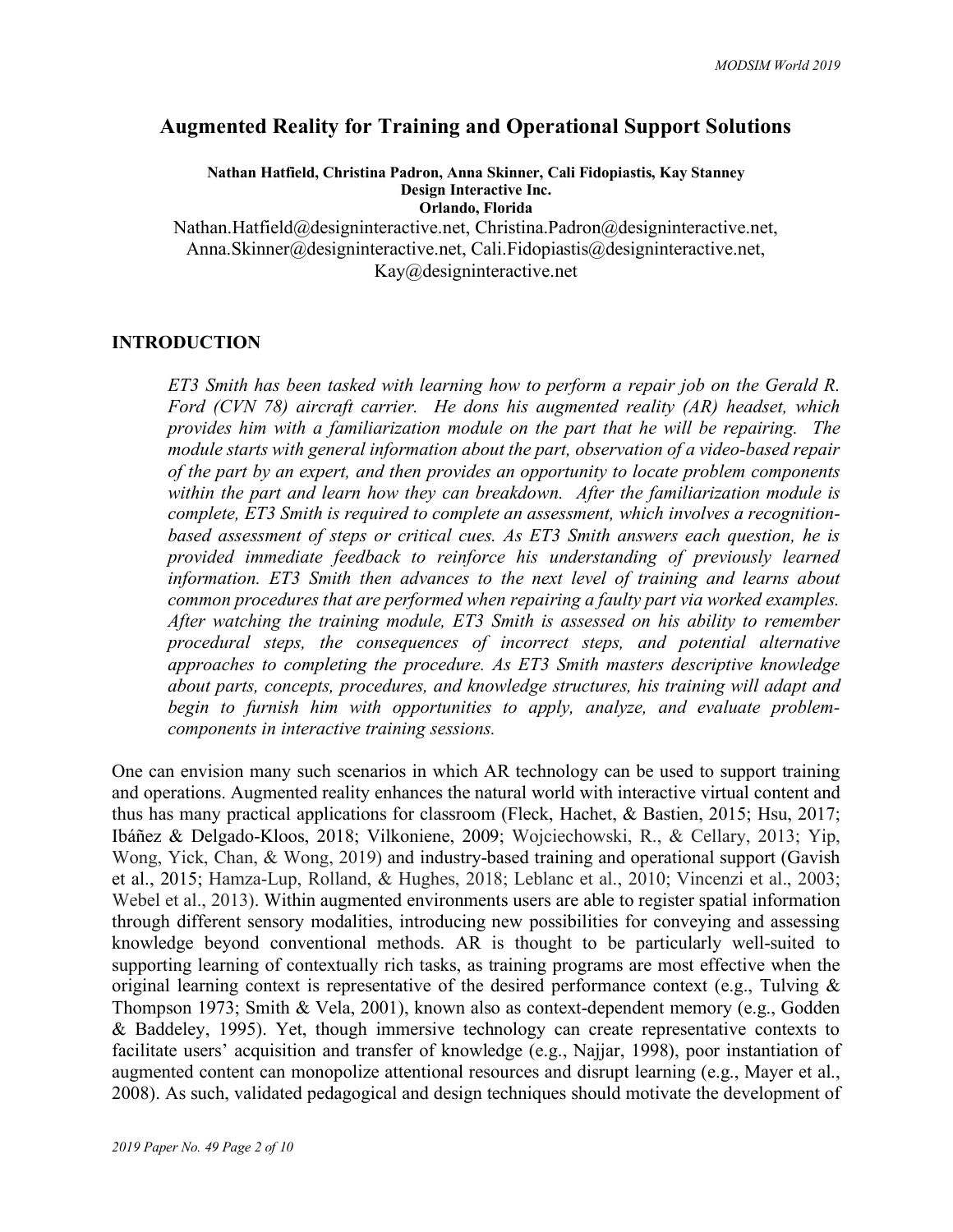AR training and operational support to ensure that learning is reinforced, not obstructed. This paper will review Bloom's taxonomy of cognitive processes and knowledge dimensions, the importance of memory encoding processes and stimulus-response compatibility, and assessment strategies to carve out a path for the development of robust AR training and operational support solutions. The challenge is determining how best to use AR technology so that it empowers workers.

Bloom's (1956) taxonomy of educational objectives, which frames the development of knowledge into dimensions of cognitive processing, can be used as a guide to build effective AR training and operational support solutions. Specifically, the taxonomy serves as an effective structure for accommodating novice to expert learning needs when appropriately aligned with learning objectives, instructions, and assessments (Karthwohl, 2002).

- **Remember:** First, learners gather declarative knowledge of a subject matter (e.g., part names and types; default types, etc.) and recall such information when tested.
	- o In the ET3 Smith example, as he was not familiar with the repair, the AR training started with a familiarization module to help him absorb declarative knowledge.
- **Comprehend:** Second, learners infer meaning from facts to explain and generalize concepts in a cogent manner.
	- o A follow-on AR module, might involve ET3 Smith in worked examples so that he could start to understand how to use his newly acquired knowledge to assess the repair situation and hypothesize how best to proceed.
- **Apply:** Third, learners apply their understanding of material in a novel domain.
	- o As ET3 Smith's knowledge advances, AR modules might involve ET3 Smith in troubleshooting situations that are similar to but distinct from a previously encountered scenario, selecting the proper course of action in the novel application, and carrying out appropriate variations on repair procedures for the new scenario.
- **Analyze:** Fourth, learners deconstruct information into constituent parts to differentiate between concepts and underlying principles.
	- o As higher levels of expertise are approached, AR could be used to introduce troubleshooting scenarios that occur infrequently and require learners to codify broader troubleshooting approaches and skills.
- **Evaluate:** Fifth, learners manipulate information to justify a decision or evaluate a construct.
	- o Complexity could be ratcheted up next, with AR scenarios that have multiple system faults to troubleshoot and repair.
- **Create:** Sixth, learners formalize new points of view based on their mastery of acquired information.
	- o Finally, expert repairmen could be immersed in AR scenarios that garner their knowledge and use it to develop operational support for more junior repair personnel.

Bloom's (1956) taxonomy also includes four knowledge dimensions that represent the types of knowledge to be acquired: factual, conceptual, procedural, and meta-cognitive.

- **Factual knowledge** portends that elements of a particular subject matter, such as terminology or details, have been properly encoded in memory.
	- o In AR, factual knowledge can be conveyed via videos, text overlays, audio segments and more.
- **Conceptual knowledge** is the understanding of how individual elements relate to one another and fit into a broader category.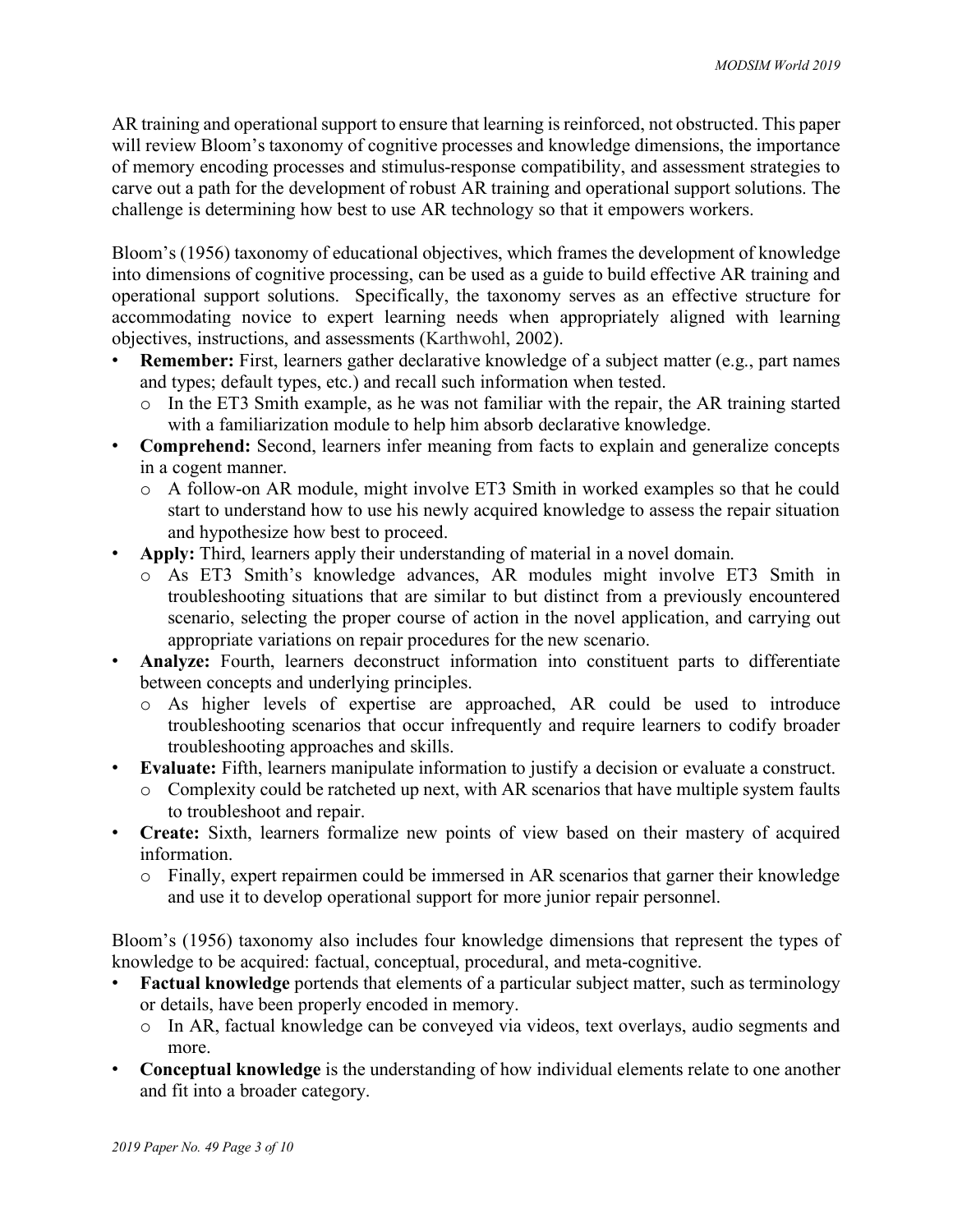- o AR can highlight individual elements in space and relate them to one another through color coding, story or other such user interaction elements.
- **Procedural knowledge** is ascertained when trainees understand how to select and perform techniques to complete a specific task.
	- o AR can support walking a trainee through a procedure, highlighting important information each step of the way.
- **Meta-cognitive knowledge** develops as trainees become aware of their own cognition.
	- In AR, meta-cognitive knowledge could be fostered by allowing novices to observe the proficient use of a skill, say via a worked example, and including a story line that conveys the metacognitive strategies of virtual mentors, involving more proficient trainees in concept mapping and having them adapt strategies that are found to be ineffective, among other such techniques.

# **MEMORY ENCODING AND STIMULUS-RESPONSE COMPATIBILITY**

While Bloom's (1956) taxonomy helps to define the cognitive processes and knowledge dimensions to train, there is a need to identify how to best encode this information in an AR training or operational support environment. In a broad sense, learning is a complex function that demands a partnership between a unique set of cognitive processes that connect fragments of information into valuable frames of knowledge and meaning. Specifically, Mayer (1997) proposed that the facilitation of technology-supported learning is supported by three encoding processes: selection, organization, and integration.

- First, **selection** occurs when learners inhibit extraneous information processing to encode relevant information in working memory.
- Learners then **organize** the selected information into a logical cognitive structure.
- Once a cognitive structure has been established, learners **integrate** their new knowledge by relating acquired information with existing knowledge from long-term memory. At this stage, transfer of learning takes place, where the acquired skills and knowledge in one domain are extrapolated to support performance in a similar (i.e., near transfer) or novel (i.e., far transfer) domain (Mayer & Wittrock, 2006).

For example, maintenance operations that require ET3 Smith to troubleshoot a problem by: 1) **selecting** the system the problem is originating from, 2) reconfiguring (**reorganizing**) the system to accomplish the repair objective, and 3) anticipating how the system outcome may vary under different conditions or explaining why the system is behaving in a certain manner based on **integration** of current information with prior knowledge, require these three stages of encoding (Mayer, 2001).

In AR, trainees could engage in these encoding processes through repeated interactions that encourage elaboration of augmented information; which in turn may foster the creation of multiple retrieval routes in memory for trainees to access on command (Elmes & Bjork, 1975; Greene & Stillwell, 1995; Hunt & Einstein, 1981). This elaborative processing is anticipated to occur as trainees create associations between augmented information presented via different sensory modalities, while also relating new information with existing information held in long-term memory. Such elaboration is known to increase learning and improve encoding and retention of new information (Fisher, 1981). The process of developing such multiple memory traces is known as encoding variability, which has also been found to produce greater retrieval benefits than using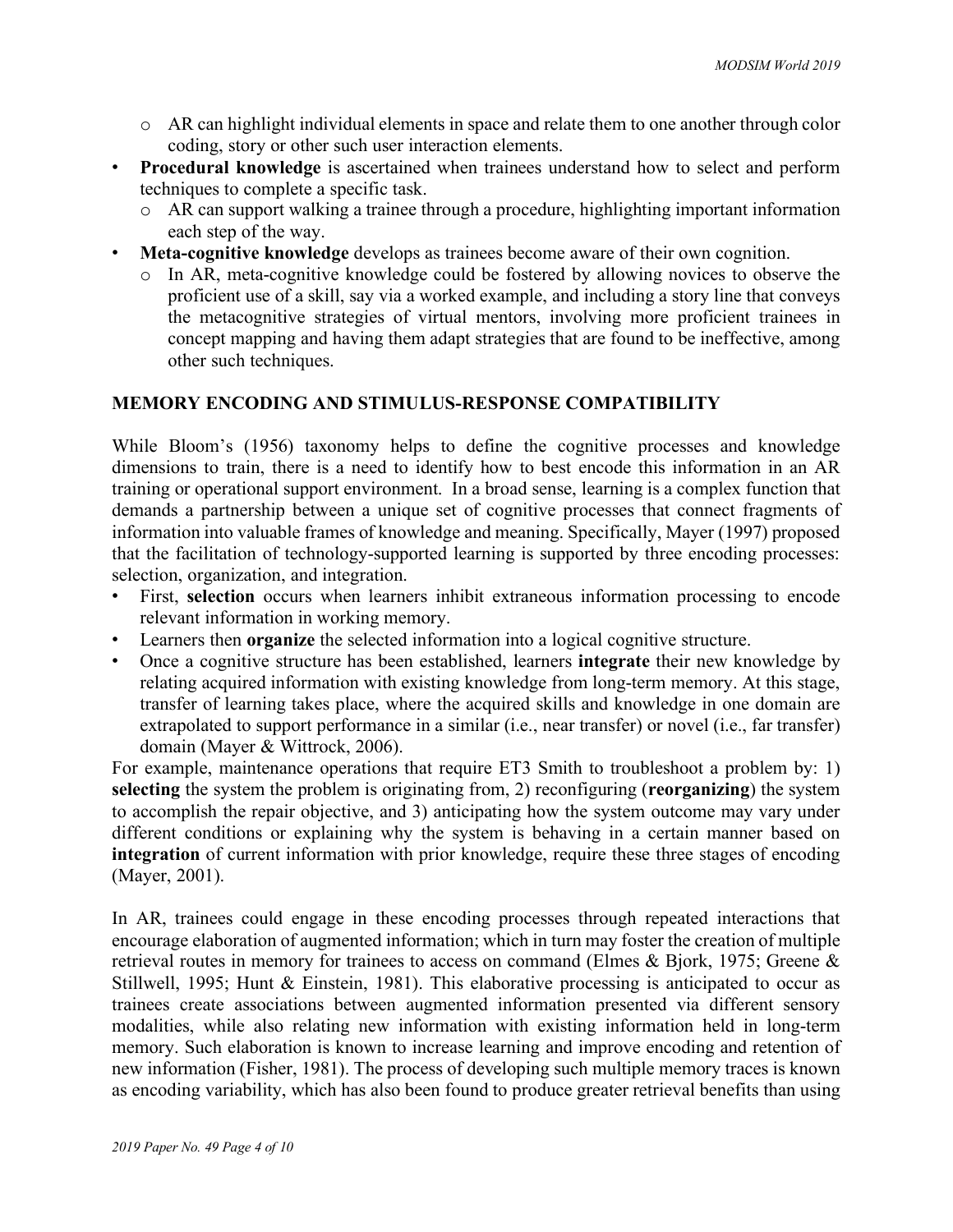a single encoding strategy (Hintzman & Stern, 1978; Huff & Bodner, 2014). AR could readily support such encoding variability, presenting information via different sensory modalities. Yet, encoding variability can also come at a cost when multiple retrieval routes compete for access to a single knowledge structure. Young and Bellezza (1982), for example, tasked learners with memorizing a string of 80 words with either one or two mnemonics to assess if multiple retrieval pathways facilitated recall more than a single retrieval pathway. One group was presented with the same string of words twice and was tasked with using the same mnemonic for each presentation. The second group performed the same task but used two separate mnemonics to encode the word list. The authors confirmed that a single mnemonic produced a single pathway (i.e., encoding constancy) that better assisted with recall skills. In addition, the authors postulated that the creation of a single pathway during first exposure to information can be elaborated on during subsequent exposure, so long as two independent pathways are not in competition with one another. So rather than inundating trainees with multi-sensory information because it is technologically possible in immersive training and operational support solutions, AR can support optimization of this encoding process by applying the stimulus-response compatibility principle.

One benefit of an augmented training or operational support environment is that virtual stimuli can be presented through multi-modal sensory registers (visual, auditory, haptic, olfaction) and imposed on an existing real environment. The augmented stimuli are intended to enhance perception of and action on the real world through a merging of reality and virtuality (Milgram & Kishino, 1994). Yet, this augmentation must be synergistic to enhance the encoding processes of selection, organization, and integration. Specifically, responses to augmented objects in a real environment will be more effective (i.e., faster and more accurate) when the responses are designed to match features of the objects (Miles & Proctor, 2009). This mapping is known as stimulusresponse (S-R) compatibility (Proctor & Vu, 2006), and there are three types of mappings (Miles & Proctor, 2009): conceptual (e.g., above and below; left and right), physical (e.g., auditory task stimuli mapped to verbal responses; spatial task stimuli mapped to manual responses), and structural (e.g., A-B-C mapped to 1-2-3). When augmented information is imposed upon the real environment in a manner that achieves S-R compatibility, the result will be enhanced perceptual sensitivity (e.g., stimulus features can be processed more efficiently and effectively; Stein & Stanford, 2008). When such S-R compatibility is not achieved during the merging of virtual and real, interference may occur during conceptual encoding, and with it the loss of anticipated performance gains (i.e., slower and less accurate responses; Seymour, 1977). That is, when the characteristic of a stimulus and response are optimally and intentionally matched, users are better able to make more rapid and accurate responses than if S-R pairings are unsystematic (Dutta & Proctor, 1992; Fitts & Seeger, 1953; Proctor & Vu, 2006). In addition, these affordances can help to establish strong design principles that relate virtual display formats to working memory processes, such as verbal and spatial working memory. Verbal working memory stores linguistic information, such as visual or vocal words and sounds, whereas spatial working memory stores information in an analog, spatial form, and is useful for orientation and localization tasks (Baddeley 1986, 1995). Thus, presenting augmented information either visually or audibly to a trainee or operator in a corresponding verbal or spatial compatible format, can support the development of a reservoir of task-related verbal and spatial long-term memory (see Wickens, Sandry, & Vidulich, 1983; Wickens, Hollands, Banbury, & Parasuraman, 2015). Moreover, requiring trainees to respond to augmented verbal or spatial stimuli in a compatible verbal or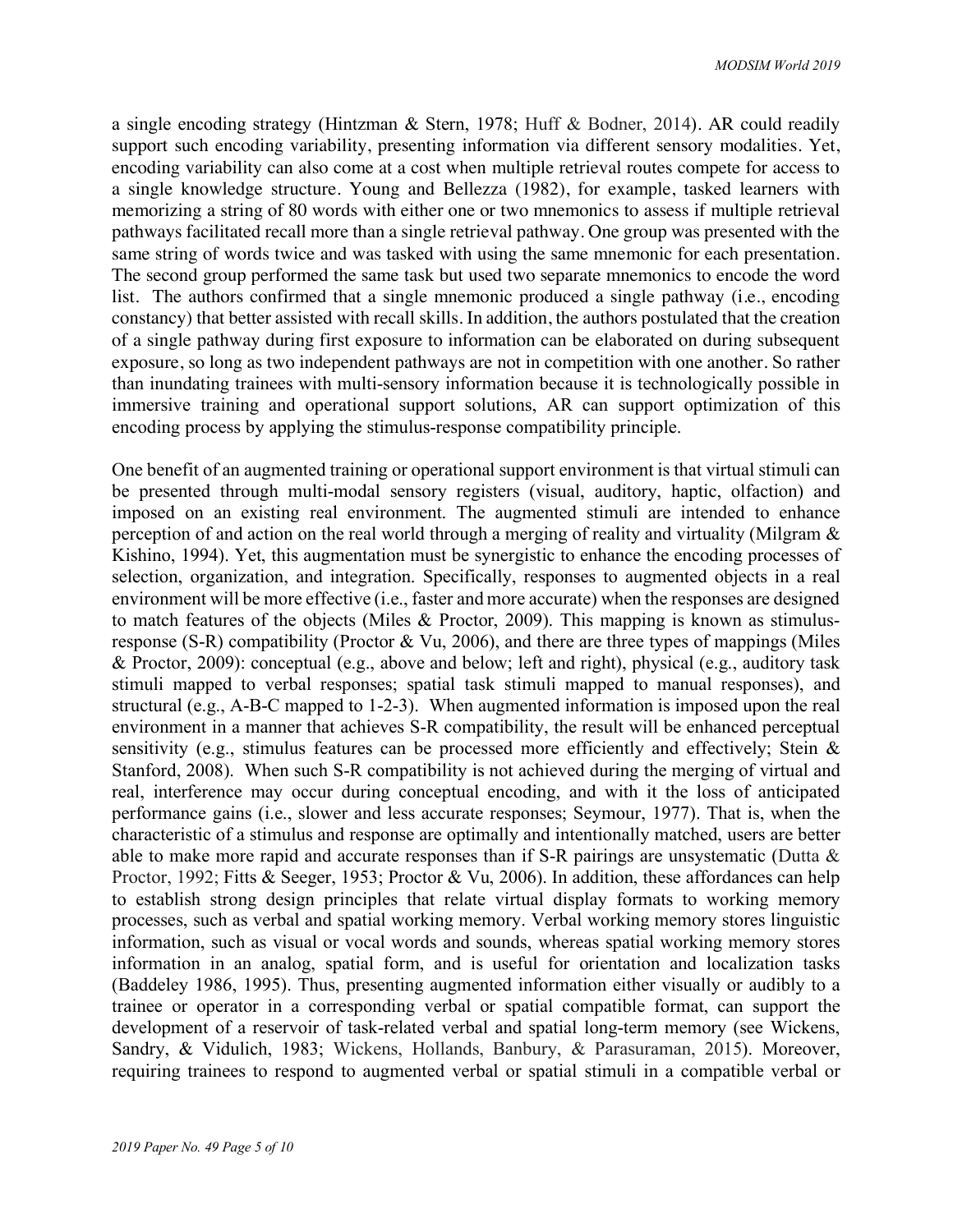manual manner can help generate desired performance gains. The accuracy of these responses can, in turn, be assessed to support real-time feedback and remediation.

### **ASSESSMENT STRATEGIES**

Augmented reality allows for assessment of performance in real time and subsequent adaptation of content based on proficiency. Embedding real-time assessments within interactive training programs allows trainees and instructors to gauge performance against a desired set of performance objectives and adapt training content accordingly. Real-time assessments can provide trainees with domain-specific feedback to highlight errors and provide remediation that conveys a path for corrective action during training. Such adaptive training is anticipated to lead to deeper conceptual knowledge encoding (the "why" associated with the "how"; Forbes-Riley & Litman, 2011). Further, Roediger, Putnam, and Smith (2011) identified that assessment results in better learning gains than reviews (Nungester & Duchastel, 1982), indirectly potentiates learning (Izawa, 1966), facilitates the organization of knowledge (Masson & McDaniel, 1981), supports the application of knowledge in novel contexts (Butler, 2010), helps to identify where knowledge is deficient (Amlund, Kardash, & Kuhlhavy, 1986), improves trainee's awareness of self-cognition (Kornell & Son, 2009), and ameliorates potential conflicts when learning new information (Szpunar, McDermott, & Roediger, 2007). Yet, assessments are varied in how they solicit knowledge from trainees, and training paradigms should be careful not to make sweeping assumptions about the cognitive processes and knowledge dimensions they are intended to assess. For instance, short answer and essay style assessments typically involve effortful retrieval to generate a solution from vague or specific cues – a form of mental abstraction. In contrast, multiple choice and fill-in-theblank assessments require less effortful retrieval because learners are better able to eliminate multiple choice options through pattern recognition. Taken together, Pyc and Rawson (2009) indicated that successful effortful retrieval (i.e., essay question) results in better memory gains than less effortful successful retrieval (i.e., multiple choice question). Roediger, Agarwal, McDaniel, and McDermott (2011), however, discovered that memory gains can occur for multiple choice and free-recall assessments when learners have the opportunity to practice retrieval through repeated testing, which could be readily accommodated in an AR training environment. Augmented reality training solutions should thus consider supporting varied assessments, which would be anticipated to lead to rich memory traces for a wide variety of cognitive processes and knowledge dimensions.

*ET3 Smith is learning how to identify mechanical issues in an engine room. He first reviews machine and part labels that are typically the cause of mechanical failure. To do this, he dons an AR headset that superimposes the labels (modality: verbal) in spatially accurate locations (modality: spatial) on actual equipment to assist ET3 Smith with the acquisition of this declarative knowledge. As ET3 Smith moves around the engine room, part labels emerge in relation to his spatial location and he is asked to locate by pointing (response: manual) and then verbalizing (response: auditory) each label. This multi-sensory information facilitates the development of a spatial (location) and verbal (part name) working memory traces. For example, the headset prompts ET3 Smith to navigate to the main engine lube oil pump. When ET3 Smith arrives at the pump, the headset will highlight the cylinder lubrication box and ask ET3 Smith to point to and verbalize the label on the*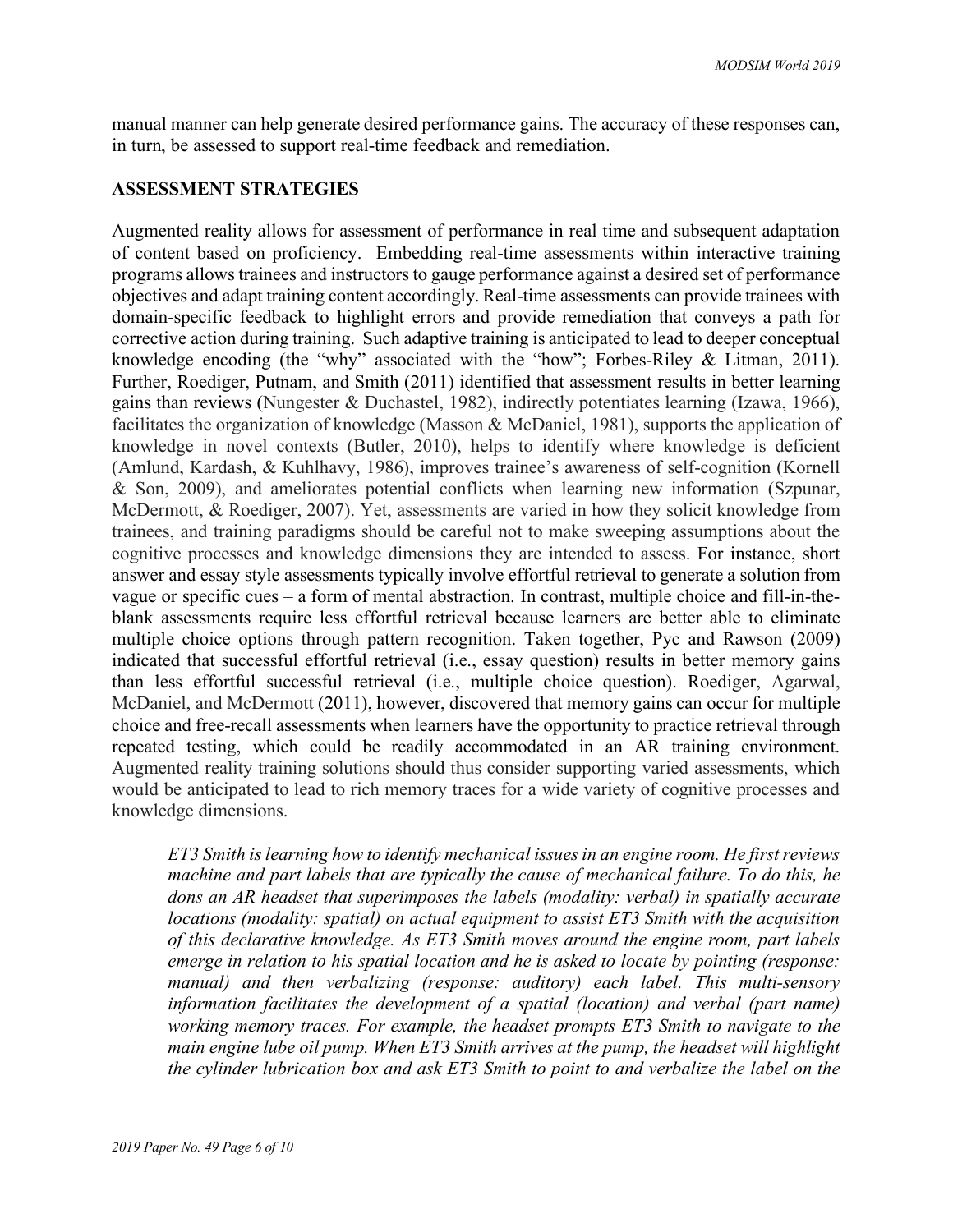*part. This assessment allows ET3 Smith to elaborate on his verbal and spatial working memory trace, further crystallizing his declarative knowledge about faulty parts.* 

*After passing the part label and location assessment, ET3 Smith loads a tutorial that plays common sounds associated with a mechanical malfunction. After listening to the auditory sounds, ET3 Smith loads an interactive exercise that tethers mechanical sounds (modality: auditory) to a spatial location (modality: spatial) in the engine room. During this interaction, ET3 Smith is tasked with diagnosing the origins of a multi-engine breakdown by seeking out key, spatial-auditory cues by first walking (response: motor) to their location within the engine room and then verbally (response: auditory) articulating the cause of the breakdown. As ET3 Smith approaches the origin of the breakdown, irregular mechanical sounds become more salient within the headset, providing a critical diagnostic cue. The headset also tracks ET3 Smith's spatial positioning to evaluate correct actions within the engine room and give corrective tactile feedback when off course. This interactive assessment allows ET3 Smith to interactively create spatial and verbal working memory traces. Taken together, both exercises maintain strong S-R compatibility, while also allowing for encoding variability (verbal and spatial) that converge at a single knowledge structure (mechanical failure).* 

### **SUMMARY**

Given the literature on cognitive processes, knowledge dimensions, and encoding processes, AR training and operational support solutions should consider furnishing trainees with stimulusresponse compatible solutions that support repeated elaboration and recall within a single memory trace. Further, these solutions should be sensitive to a trainee's proficiency level, with the goal of unfolding more complex content and assessments as trainees deepen their declarative, conceptual, procedural and metacognitive understanding of a domain. A novice trainee who is acquiring information about a system for the first time will benefit from AR content and assessments that convey and measure descriptive knowledge about a system instead of abstract knowledge about a system. In addition, providing real-time feedback and remediation to a novice trainee during the development of lower-level knowledge will produce a strong bedrock of understanding (i.e., both the "how" and "why") as the trainee progresses towards advanced concepts (e.g., Rowland, 2014). In the same manner, more experienced trainees should receive AR content and assessments that are representative of the desired knowledge, skills, and abilities needed to perform context-relevant tasks, while providing opportunities to elaborate on complex ideas and concepts, thereby fostering deeper learning and transfer of training. It is plausible that the pedagogical and design principles reviewed in this paper will provide a framework for developing AR training and operational support solutions that transition trainees and operators out of superficial learning and into deeper understanding of complex domains.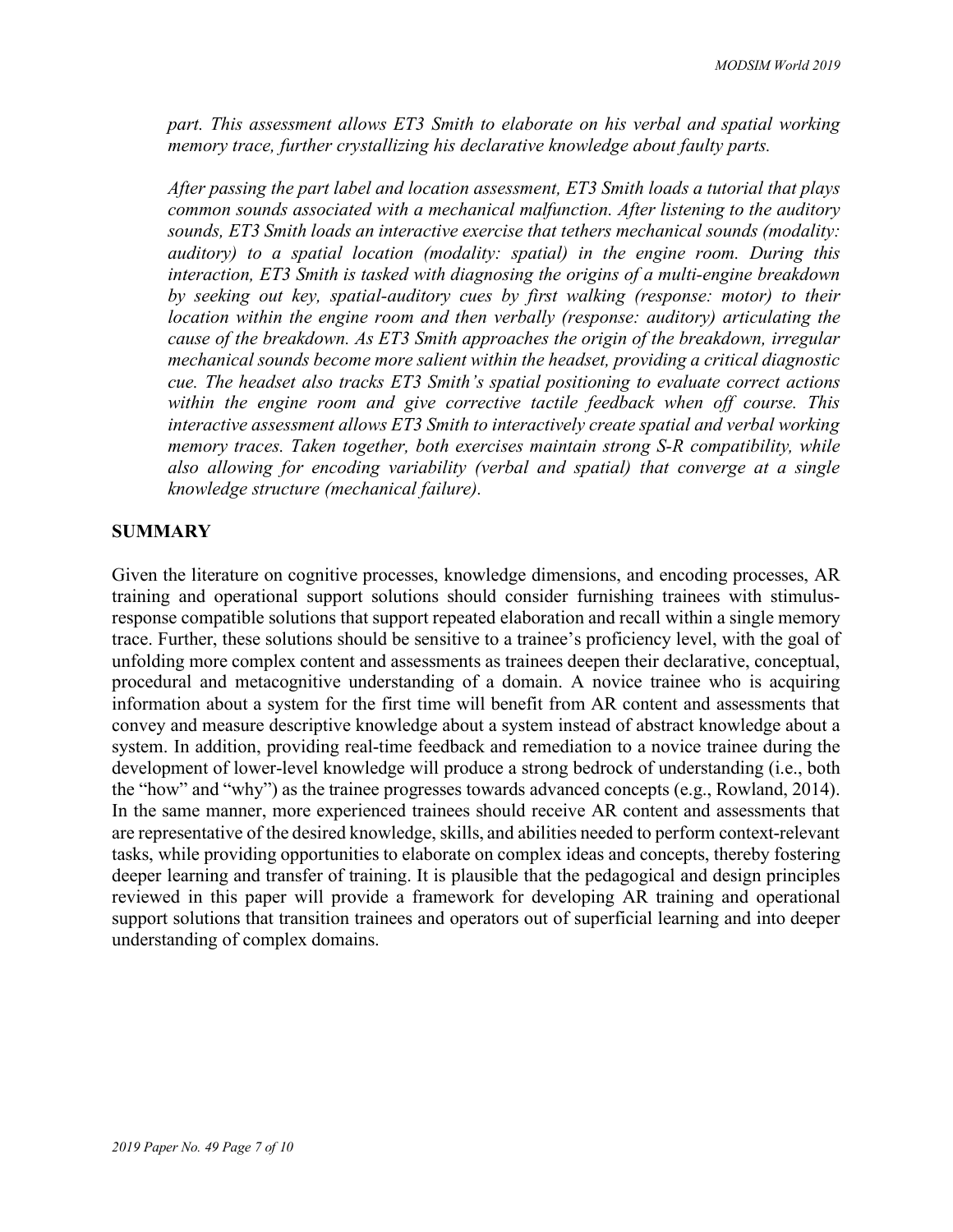### **REFERENCES**

- Amlund, J. T., Kardash, C. A., & Kulhavy, R. W. (1986). Repetitive reading and recall of expository test. *Reading Research Quarterly*, *21*(1), 49–58.
- Baddeley, A. D. (1995). Working memory. In M. S. Gazzaniga (Ed.), *The cognitive neurosciences* (pp. 755–764). Cambridge, MA: MIT Press.
- Baddeley, A. D. (1986). *Working memory*. Oxford: Oxford University Press
- Bloom, B. S. (1956). *Taxonomy of educational objectives; the classification of educational goals* (1st ed.). New York: Longmans Green.
- Butler, A. C. (2010). Repeated testing produces superior transfer of learning relative to repeated studying. *Journal of Experimental Psychology: Learning, Memory, & Cognition*, *36*(5), 1118– 1133.
- Dutta, A., & Proctor, R. W. (1992). Persistence of stimulus–response compatibility effects with extended practice. *Journal of Experimental Psychology: Learning, Memory, & Cognition*, *18*(4), 801–809.
- Elmes, D. G., & Bjork, R. A. (1975). The interaction of encoding and rehearsal processes in the recall of repeated and nonrepeated items. *Journal of Verbal Learning & Verbal Behavior*, *14(1)*, 30–42.
- Fisher, R. P. (1981). Interaction between encoding distinctiveness and test conditions. *Journal of Experimental Psychology: Human Learning & Memory*, *7*(4), 306.
- Fitts, P. M., & Seeger, C. M. (1953). SR compatibility: spatial characteristics of stimulus and response codes. *Journal of Experimental Psychology*, 46(3), 199.
- Fleck, S., Hachet, M., & Bastien, J. M. (2015, June). Marker-based augmented reality: Instructionaldesign to improve children interactions with astronomical concepts. In *Proceedings of the 14th International Conference on Interaction Design and Children* (pp. 21-28). Boston, MA: ACM.
- Forbes-Riley, K. & Litman, D. (2011). Designing and evaluating a wizarded uncertainty adaptive spoken dialogue tutoring system. *Computer Speech & Language*, *25*(1), 105-126.
- Gavish, N., Gutiérrez, T., Webel, S., Rodríguez, J., Peveri, M., Bockholt, U., & Tecchia, F. (2015). Evaluating virtual reality and augmented reality training for industrial maintenance and assembly tasks. *Interactive Learning Environments*, *23*(6), 778-798.
- Godden, D. R., & Baddeley, A. D. (1975). Context-dependent memory in two natural environments: On land and underwater. *British Journal of Psychology*, *66*(3), 325-331.
- Greene, R. L., & Stillwell, A. M. (1995). Effects of encoding variability and spacing on frequency discrimination. *Journal of Memory & Language*, *34*(4), 468–476.
- Hamza-Lup, F. G., Rolland, J. P., & Hughes, C. (2018). A distributed augmented reality system for medical training and simulation. *arXiv preprint arXiv:1811.12815*.
- Hintzman, D. L., & Stern, L. D. (1978). Contextual variability and memory for frequency. *Journal of Experimental Psychology: Human Learning & Memory*, *4*(5), 539–549.
- Hsu, T. C. (2017). Learning English with augmented reality: Do learning styles matter? *Computers & Education*, *106*, 137-149.
- Huff, M. J., & Bodner, G. E. (2014). All varieties of encoding variability are not created equal: Separating variable processing from variable tasks. *Journal of Memory and Language*, *73*, 43-58.
- Hunt, R. R., & Einstein, G. O. (1981). Relational and item-specific information in memory. *Journal of Verbal Learning & Verbal Behavior*, *20*(5), 497–514.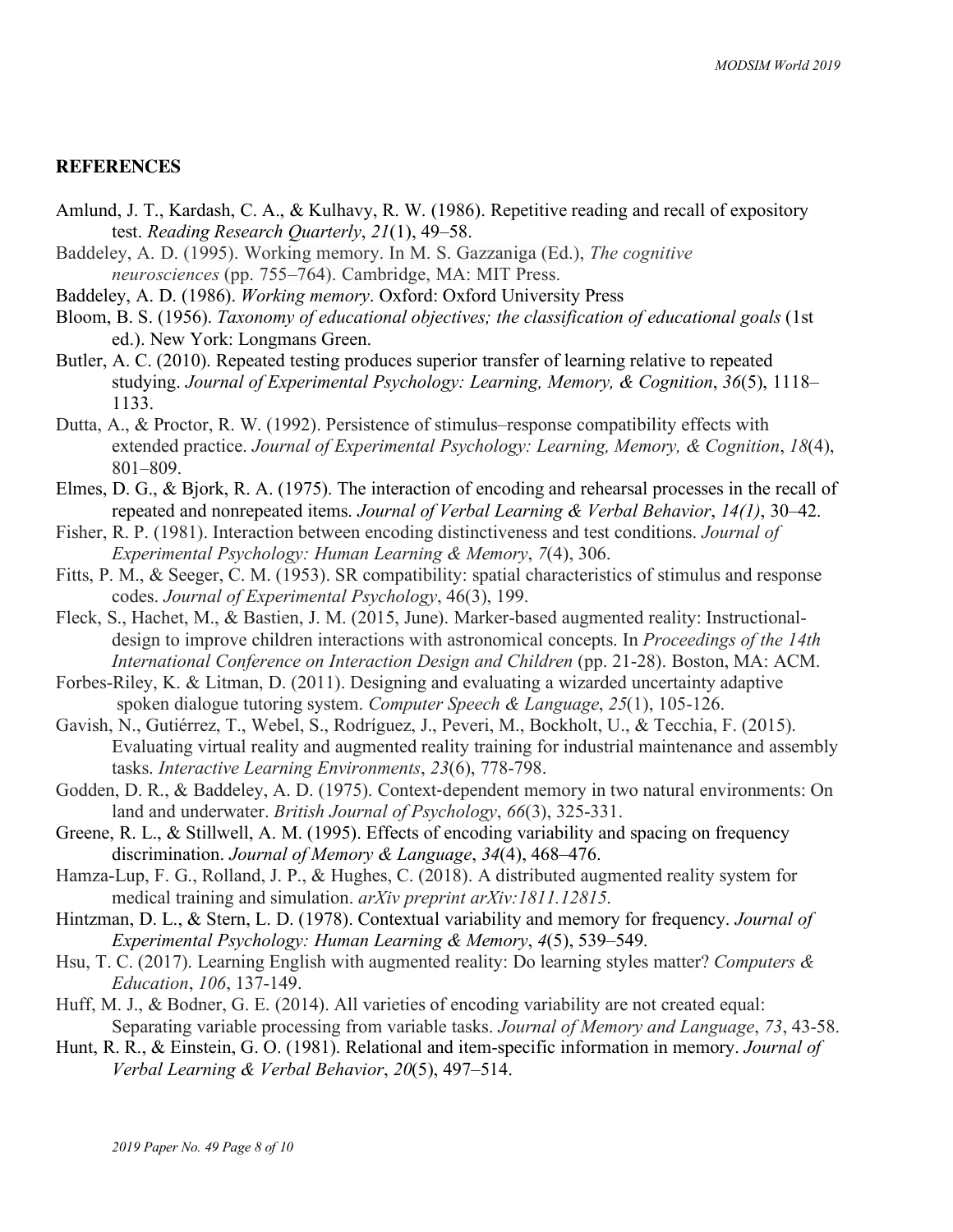- Ibáñez, M. B. & Delgado-Kloos, C. (2018). Augmented reality for STEM learning: A systematic review. *Computers & Education, 123,* 109-123.
- Izawa, C. (1966). Reinforcement-test sequences in paired-associate learning. *Psychological Reports*, *18*(3), 879–919.
- Karthwohl, D. R. (2002). A revision of Bloom's taxonomy: an overview. *Theory into Practice*, *41*(4), 212-218.
- Kornell, N., & Son, L. K. (2009). Learners' choices and beliefs about self-testing. *Memory*, *17*(5), 493– 501.
- Leblanc, F., Champagne, B. J., Augestad, K. M., Neary, P. C., Senagore, A. J., Ellis, C. N., ... & Group, C. S. T. (2010). A comparison of human cadaver and augmented reality simulator models for straight laparoscopic colorectal skills acquisition training. *Journal of the American College of Surgeons*, *211*(2), 250-255.
- Masson, M. E., & McDaniel, M. A. (1981). The role of organizational processes in long- term retention. *Journal of Experimental Psychology: Human Learning & Memory*, 7(2), 100–110.
- Mayer, R. E. (1997). Multimedia learning: Are we asking the right questions?. *Educational Psychologist*, *32*(1), 1-19.
- Mayer, R. E., & Wittrock, M. C. (2006). Problem solving. In P. A. Alexander & P. H. Winne (Eds.), *Handbook of educational psychology* (2nd ed., pp. 287–303). Mahwah, NJ: Erlbaum.
- Mayer, R. E., Griffith, E., Jurkowitz, I. T., & Rothman, D. (2008). Increased interestingness of extraneous details in a multimedia science presentation leads to decreased learning. *Journal of Experimental Psychology: Applied*, *14*(4), 329.
- Mayer, R. E. (2001). Changing conceptions of learning: A century of progress in the scientific study of learning. In L. Corno (Ed.), *Education across the century: The centennial volume—One hundredth yearbook of the National Society for the Study of Education* (pp. 34-75). Chicago: National Society for the Study of Education.
- Miles, J. D., & Proctor, R. W. (2009). Reducing and restoring stimulus-response compatibility effects by decreasing the discriminability of location words. *Acta Psychologica*, *130*(1), 95–102.
- Milgram, P., & Kishino, F. (1994). A taxonomy of mixed reality visual displays. *IEICE Transactions on Information & Systems*, *77*(12), 1321–1329.
- Najjar, L. J. (1998). Principles of educational multimedia user interface design. *Human Factors, 40*(2), 311–323.
- Nungester, R. J., & Duchastel, P. C. (1982). Testing versus review: Effects on retention. *Journal of Educational Psychology*, *74*(1), 18-22.
- Proctor, R. W., & Vu, K. P. L. (2006). *Stimulus-response compatibility principles: Data, theory, and application*. Boca Raton, FL: CRC Press.
- Pyc, M. A., & Rawson, K. A. (2009). Testing the retrieval effort hypothesis: Does greater difficulty correctly recalling information lead to higher levels of memory? *Journal of Memory & Language*, *60*(4), 437-447.
- Roediger III, H. L., Agarwal, P. K., McDaniel, M. A., & McDermott, K. B. (2011). Test-enhanced learning in the classroom: long-term improvements from quizzing. *Journal of Experimental Psychology: Applied*, *17*(4), 382.
- Roediger III, H. L., Putnam, A. L., & Smith, M. A. (2011). Ten benefits of testing and their applications to educational practice. In *Psychology of learning and motivation* (Vol. 55, pp. 1-36). San Diego, CA: Elsevier Academic Press.
- Rowland, C. A. (2014). The effect of testing versus restudy on retention: A meta-analytic review of the testing effect. *Psychological Bulletin, 140*(6), 1432-1463. doi:10.1037/a0037559